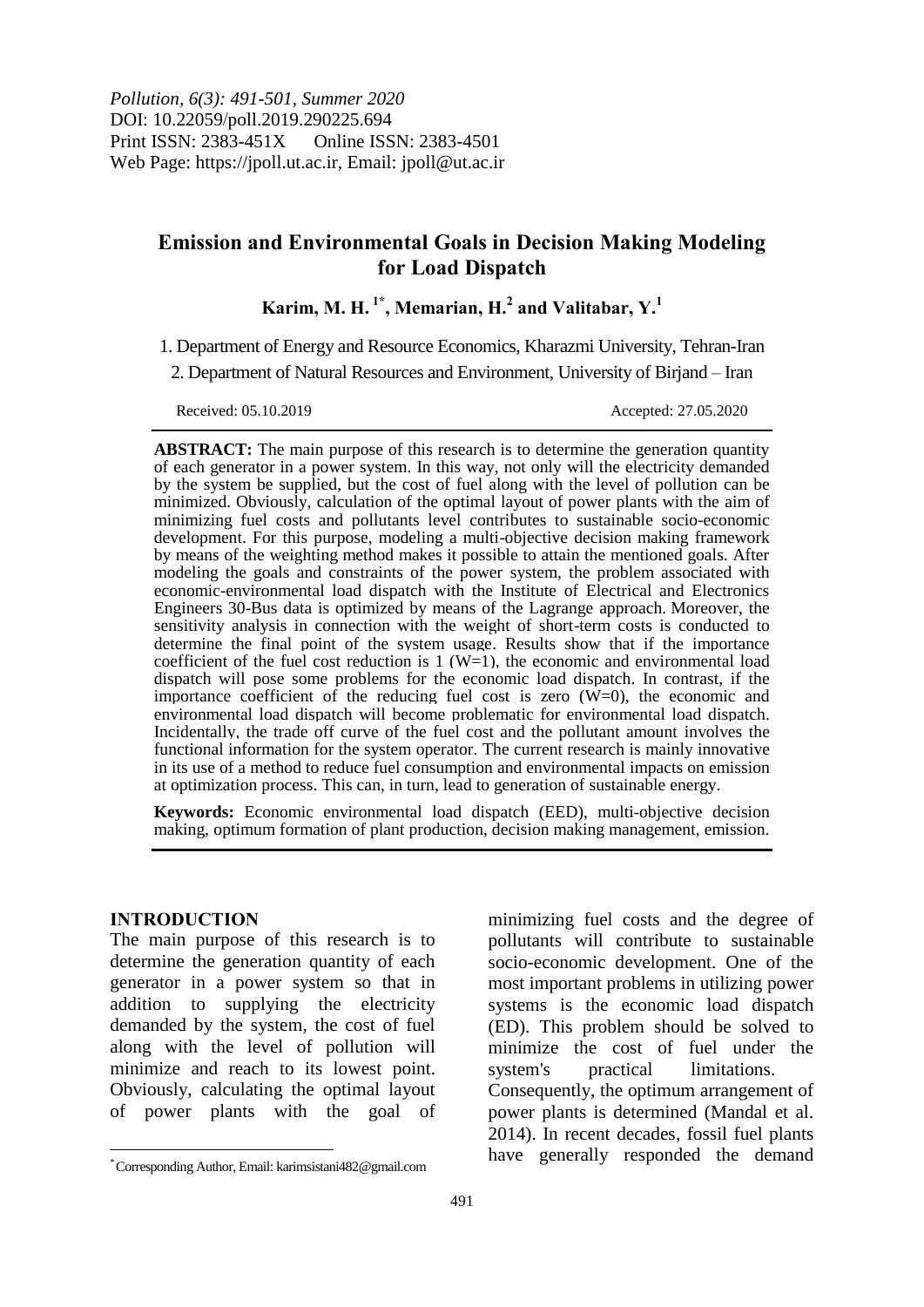increment for electricity. Thus, the share of power plant pollutants, such as carbon dioxide  $(CO<sub>2</sub>)$ , sulfur dioxide  $(SO<sub>2</sub>)$  and nitrogen oxides  $(NO_x)$ , has increased and caused anxiety and social reactions. In this regard, paying subsidies for fuel in power plants and paying not enough attention to the external cost are the most important reasons for the lack of economic competitiveness of renewable electricity (REPN 2018) and have made it unavoidable to use fossil fuel power plants (Motahari et al. 2014). Therefore, the policy for reducing the pollutant emissions to control the environmental sensitivities and hazards is considered as an important factor in most of the countries, and hence, various strategies have been adopted for it.This policy can be followed in three steps:1) Installing filtration equipment in power plants,2) Replacing old equipment with up-to-date equipment, and 3) Utilizing the power plants considering the environmental pollutants. In the first two steps, the new equipment need to be installed or the existing structure of power plants need to be modified. Therefore, these steps require high amount of investment and long-term planning. However, inclusion of environmental considerations in utilization of power plants in the form of load dispatch needs a short-term planning (Hooshmand et al. 2012). There are various approaches which consider the pollution from power plants in the process of load dispatch. Gent and Lamont (1971) presented the most ideal form of environmental protection solution under the environmental load dispatch. This strategy has been used in other studies to minimize the pollutants from power plants (Delson 1974; Lamont and Obessis 1995). The major disadvantage of environmental load dispatch is the unacceptable cost of fuel imposed on the system. Finnigan and Fouad (1973) considered the environmental factors in exploiting power plants as practical

492

limitations of the system, in a way that the amount of each pollutant did not exceed the maximum limitation (Sáenz et al. 2013). This strategy has been used in other studies in order to control the pollutants from power plants (Granelli et al. 1992; Brodsky and Hahn 1986). In this case, although the pollutant in a power plant is controlled, but the emission of gases is not minimized. Usually it is not easy to determine the permissible level of pollutants. Power systems tend to minimize both the short-term costs of production and the amount of pollutants through modeling the multiple objective decision making of solution for the intended problem. Since the system operator is more than the goals, weighting method is mainly based on the normal human performance in multicriteria decision making. Therefore, knowledge of the system operator is relatively more important than the goals and determins the final point of system operation (Sivasubramani and Swarup 2011). For this reason, the sensitivity analysis of the optimal target values is of great importance as short-term cost of production (Bhattacharjee et al. 2014). The output of this sensitivity analysis is a trade off curve of the fuel cost of pollutant. In this study, modeling of the economic and environmental goals of load dispatch is proposed by considering the transmission network losses in the 6-generator IEEE 30- Bussystem. The Lagrange classical method in MATLAB software has been used to solve the mathematical model. The IEEE 30-Bus Test Case represents a portion of the American Electric Power System (in the Midwestern US). A hardcopy data was provided by Iraj Dabbagchi in American Electric Power (AEP) and entered in IEEE Common Data Format by Rich Christie at the University of Washington (Francisco and Gonzalez 2015). In the last decades, these data have been used for modeling and optimizationin many studies (E-Silva et al. 2013; Chen et al. 2016; De et al.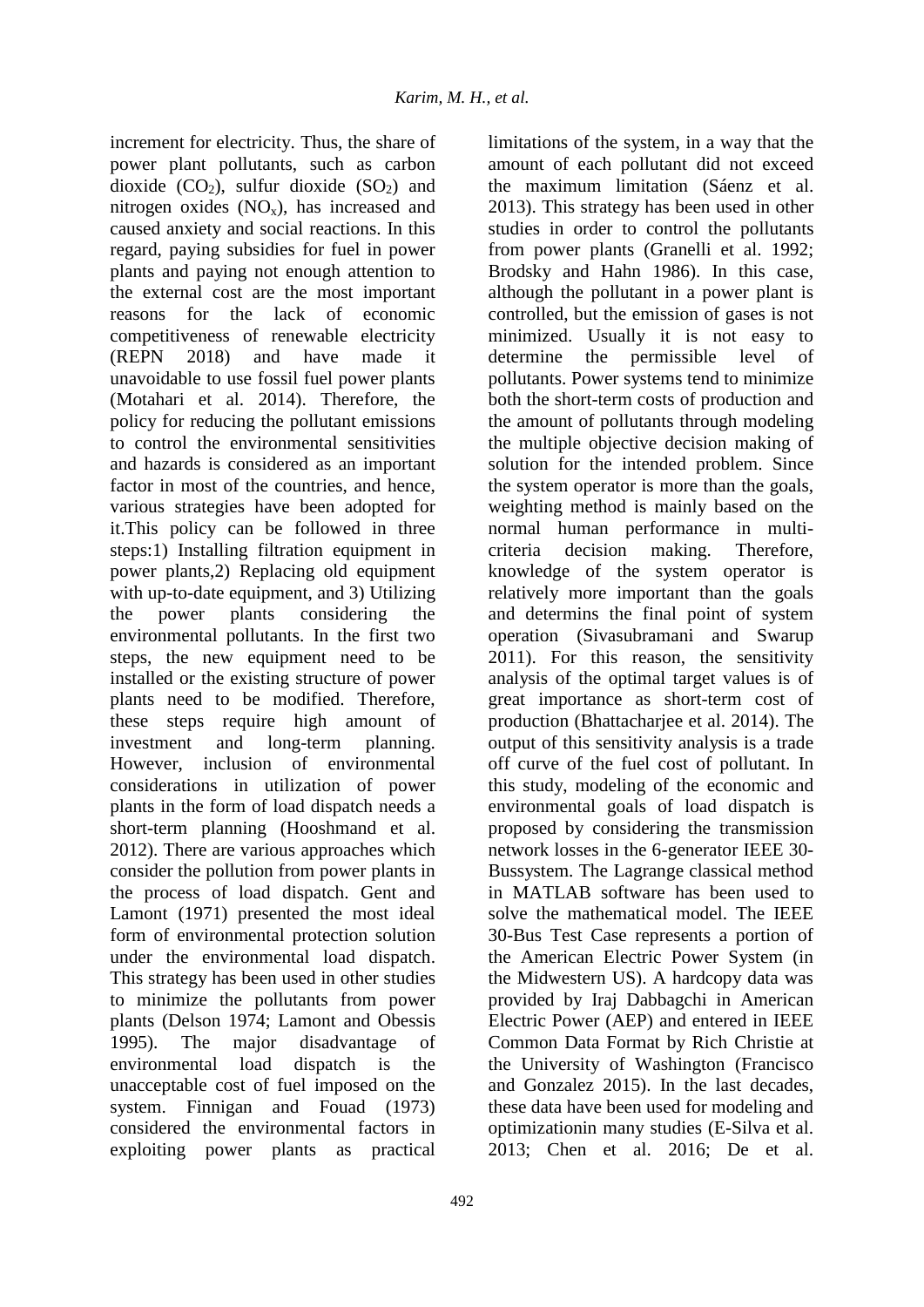2018).This study has been carried out in a portion of the American Electric Power System (in the Midwestern US) with IEEE 30-bus Test Case Data as of 1961.

# **MATERIALS AND METHODS**

Duality theory is an important step in estimating the cost and production functions. Accordingly, under certain rules, there are production and cost functions that are dual to each other (Ciornei and Kyriakides 2013). Therefore, production costs can be analyzed in the form of production function. Electricity at steam power plants is achieved through the process of converting fuel energy. After constructing a power plant, its capacity and technology cannot be changed in a short term. In other words, production of a unit is a function of the amount of consumed fuel, maintenance equipment, manpower and technical specifications. Consequently, Eq.1 can be considered for the constructed unit.

$$
P_t = f\left(X_t, \bar{X}_t\right) \tag{1}
$$

where,  $\bar{X}_t$  and  $X_t$ show the vector of constant inputs and variable inputs of production, respectively. Therefore, the short-term cost function of the unit can begiven by Eq. 2 with respect to the fixed value of  $\bar{X}_t$  as below:

$$
F_{t}(P_{t},Y_{t})=Y_{t}f^{-1}(P_{t})
$$
\n(2)

where,  $F_t(P_t, Y_t)$  and  $Y_t$  are the short-term cost function and the input price vector at the time t for the specified unit, respectively. Therefore, the equation between fuel and production amount can explain the production cost function variable in a short termat the electricity power industry. In specifying the relationship between fuel consumption and electricity production, a thermodynamic equation is used to match the properties of the thermal units. This equation is called the input and output curves of the thermal unit and shows the conversion rate of input and output energies according to the

second-order or the third-order non linear equation.The most important factor that generates a non linear section of the curve is initial cost or fuel consumption without production. This cost leads to an increase in the level of production on the unit efficiency, and the cost function becomes a non linear form. Eq. 3 shows the fuel cost function of a power plant unit as a secondorder function in terms of output active power (Hosseinnezhad and Babaei 2013; He et al. 2016).

$$
F_i^{Cost} = \alpha_i P_i^2 + \beta_i P_i + \gamma_i \qquad i:1,2,...,M \qquad (3)
$$

where,  $F_i^{cost}$  is fuel cost of the i-th generator in dollar per hour (\$/h); and  $\alpha_i$ ,  $\beta_i$  and  $\gamma_i$  are unit costs of the i-th power plant unit, which are calculated in  $\sqrt{\frac{m}{n}}$ ,  $\sqrt{\frac{m}{n}}$ and \$/h, respectively. Production of the i-th power plant is considered in MW, and M is the number of power plants in the circuit of the system. The main factor affecting the amount of pollutant emissions from power plants is the type of used fuel and the active production in power plants. The relationship between the amount of released pollutant and the active power production is non linear. It means that by increasing the production in different intervals, the amount of pollutant emissions will not be the same, and a second-order non linear equation in terms of active power production will most closely match the pollutant function (Bhattacharya and Chattopadhyay 2011; Kothari 2012) as presented by Eq. 4.

$$
E_i^{\text{Quantity}} = a_i P_i^2 + b_i P_i + c_i \qquad i:1,2,...,M \tag{4}
$$

where,  $E_i^{\text{Quantity}}$  is the pollutant amount of the i-th generator in  $kg/h$ ; and  $a_i$ ,  $b_i$  and  $c_i$  are the pollutant function coefficients of the i-th power plant in  $kg/MW^2h$ , kg/MWh and kg/h, respectively. The load dispatch problem considering the objectives can be divided into three categories of economic load dispatch, environmental load dispatch, and economic and environmental load dispatch.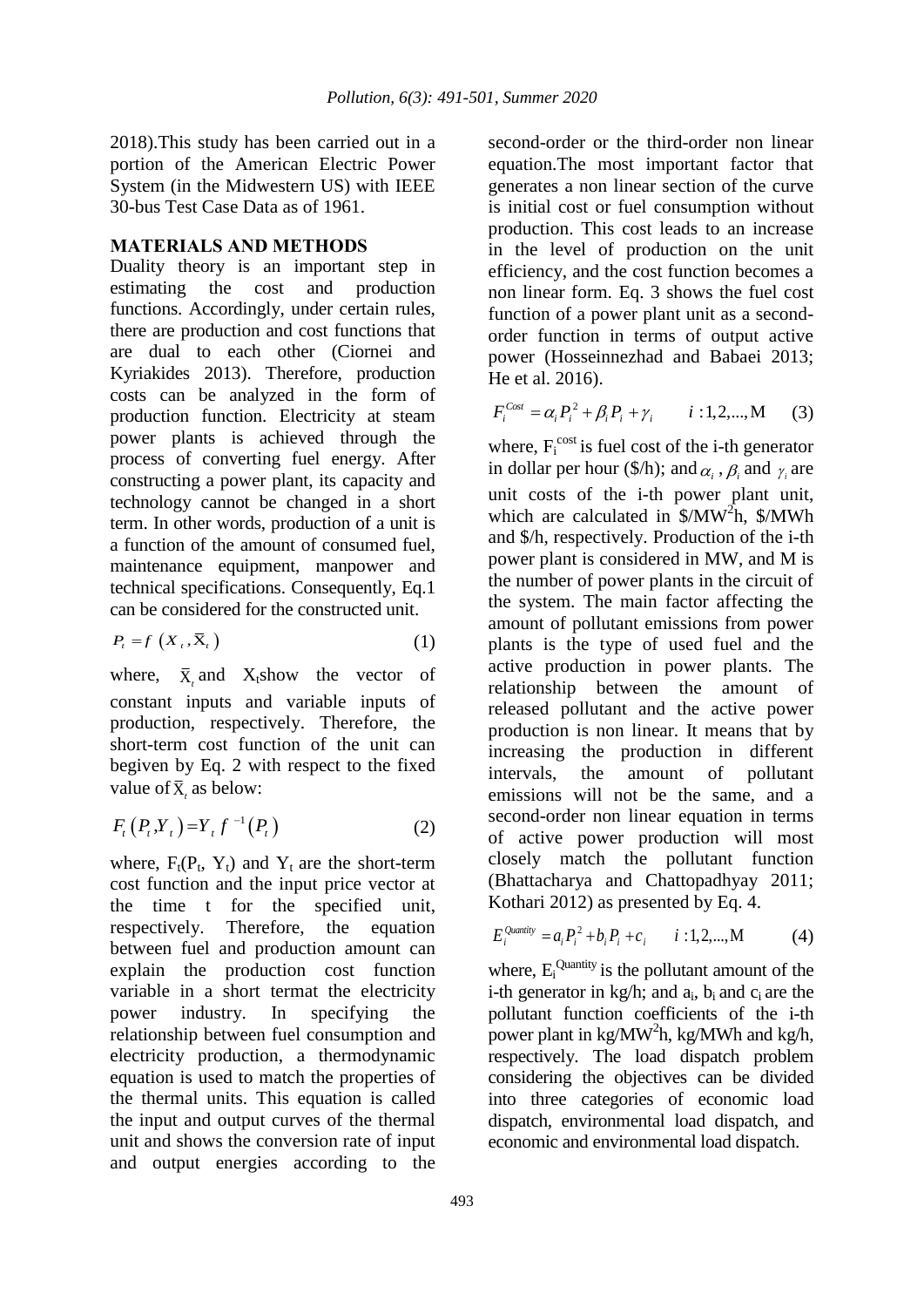Economic load dispatch is solved to determine the optimal arrangement of production in power plants, so that the cost of fuel for the total power plants is minimized in terms of practical limitations of the system. The objective function of economic load dispatch is represented by Eq. 5.

$$
Min F^{Cost} = Min \sum_{i=1}^{M} F_i(P_i)
$$
 (5)

Despite the fact that the cost of fuel for the total system is minimized in the economic load dispatch problem, the amount of unacceptable pollutant is imposed on the total system.

Environmentalload dispatch is solved to determine the optimal arrangement of production in power plants, so that the cost of fuel for the total power plants is minimized in terms of practical limitations of the system. Eq. 6 presents the objective function of the problem of economic load dispatch.

$$
Min\ \mathbf{E}^{Quantity} = Min\sum_{i=1}^{M} E_i\left(P_i\right) \tag{6}
$$

Despite the fact that the emission of total system is minimized in the environmental load dispatch problem, unacceptable fuel cost is imposed on the total system.

Economic and environmental load dispatch is solved to determine the optimal arrangement of production in power plants, so that both the fuel cost and total pollutants of total power plantsareminimized in terms of practical limitations of the system. In fact, from the perspective of the system operator, the prevalence coefficients of the objectives are not the same. Thus, the weights of objectives must be determined. Eq. 7 represents the objective function of economic and environmental load dispatch.

$$
Min \varphi = w \sum_{i=1}^{M} F_i^{Cost} + (1-w) \sum_{i=1}^{M} h_i \times E_i^{\mathcal{Q}^{\text{untrity}}} \tag{7}
$$

where, W is the weight coefficient of reducing fuel costs, which can change the importance of problem objectives; and  $h_i$  is the pollutant penalty coefficient for the i-th generator in \$/kg, which may have different values according to the operator's view point and the pollutant value. Various methods have been proposed to define the pollutant penalty coefficient (Balamurugan and Subramanian,2007). The most common approach is obtained via dividing the amount of fuel cost by the amount of pollutant at the maximum output power of that unit (Dixit et al. 2011; Hamedi 2013) as expressed by Eq. 8.

$$
h_{i} = \frac{\alpha_{i} P_{i,\max}^{2} + \beta_{i} P_{i,\max} + \gamma_{i}}{a_{i} P_{i,\max}^{2} + b_{i} P_{i,\max} + c_{i}} \quad \text{i: 1,2,...,M} \tag{8}
$$

where,  $h_i$  is the pollutant penalty coefficient for the i-th generator, and  $P_{i,max}$  is the maximum output power of the i-th generator. Following limitations are considered in the load dispatch problems:

# **1. Minimum and maximum constraints of production capacity**

The power assigned to each generator must be within the range allowed by the generator. If  $P_i^{min}$  and  $P_i^{max}$  are the minimum and maximum production of the i-th generator, this limitation is considered using Eq. 9.

$$
P_i^{\min} \le P_i \le P_i^{\max} \quad i:1,2,...,M \tag{9}
$$

# **2. Power balance constraint**

The total production power of active generators should be equal to the total power of system loads and transmission network losses. If  $P_D$  is the total system load and  $P_{Loss}$  is a transmission network loss, then this constraint is modeled according to Eq. 10(Reddy 2012).

$$
\sum_{i=1}^{M} P_i = P_D + P_{Loss}
$$
 (10)

In Eq. 10,  $P_{Loss}$  depends on the physical structure of the network, the power generated in the system and the transmission network losses. It can be computed using Eq. 11(Dogra et al. 2014).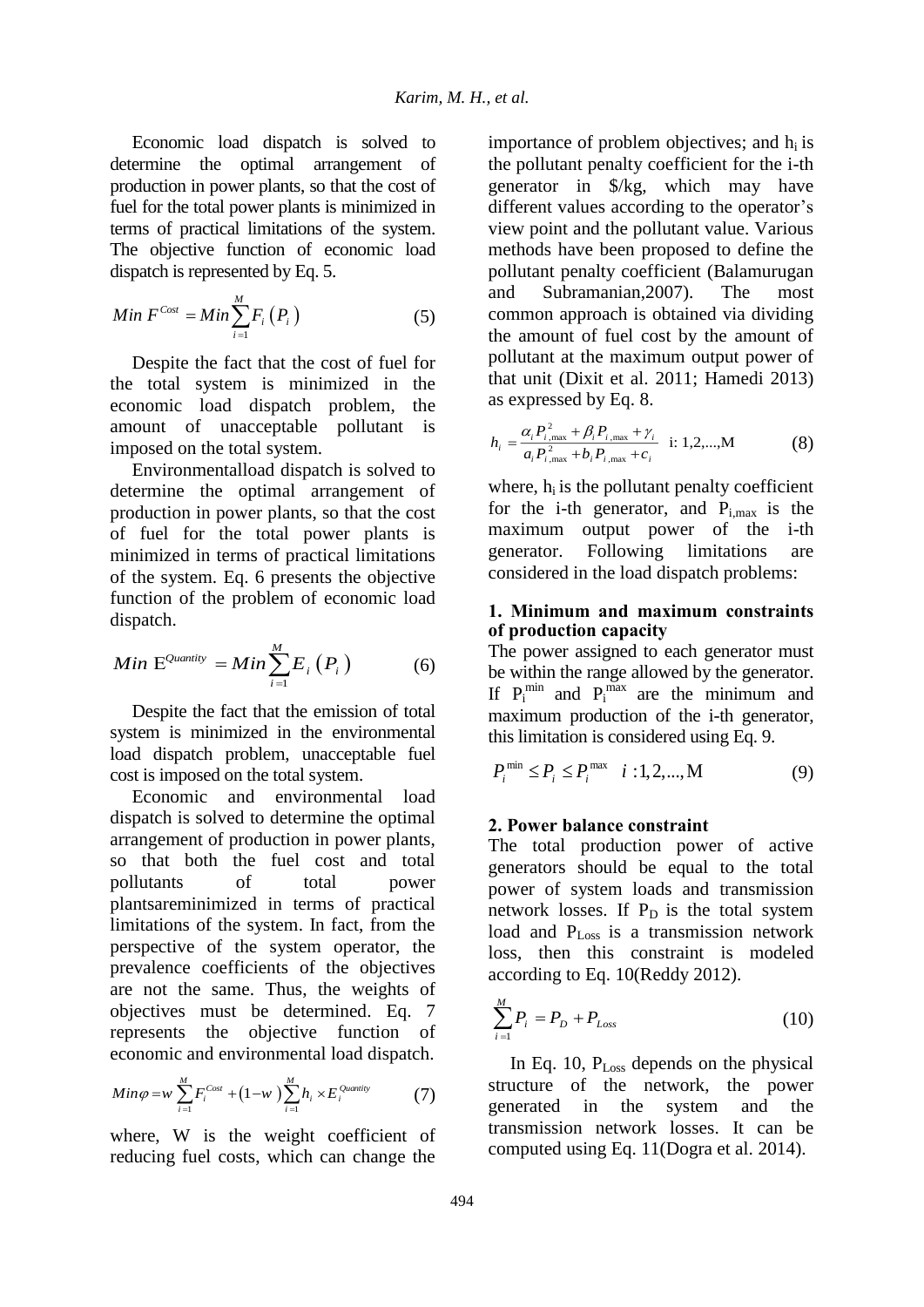$$
P_{Loss} = \sum_{i=1}^{M} \sum_{j=1}^{M} P_i B_{ij} P_j + \sum_{i=1}^{M} B_{0i} P_i + B_{00}
$$
 (11)

where,  $B_{00}$ ,  $B_{i0}$ , and  $B_{ii}$  are the loss coefficients which are constant under certain assumed conditions.

#### **3. Constraintof changerate in production**

The practical range of production in generators at any time is determined by the change in production. In fact, this constraint causes high and low limitations for productionin generators, depending on initial production at any given time as presented by Eq. 12 (Pradhan et al. 2016).

$$
\max\left\{P_i^{\min}, P_i^0 - DR_i\right\} \le P_i \le \min\left\{P_i^{\max}, P_i^0 - UR_i\right\} \tag{12}
$$

where,  $P_i^0$ , DR<sub>i</sub> and UR<sub>i</sub> are the initial output power, the rate of decrease, and the

rate of increase in the production of the i-th generator, respectively.

### **Model setup and data set**

To optimize the modeling of economic and environmental load dispatch by weighting approach, the Institute of Electrical and Electronics Engineers (IEEE) 30-Bus system data were used according to Tables 1 and Matrixs  $B_{i0}$ ,  $B_{00}$  and  $B_{ii}$ .

Basbur is a conductor joined to production sources and consumption centers by multiple branches. The diagram of this system is shown in Fig. 1. The system contains 6 generator buses, 24 load buses (6 generator buses  $+ 24$  load buses = 30 buses) and 41 transmission lines (including 4 transformers) with the initial load of 283.4 MW (Mei et al. 2011).

**Table 1. Generator cost, emission coefficientsand other technical specifications (Balamurugan and Subramanian 2007)**

| Gen     |            |           |            |    |              | Coefficients     |                   |       |             |            |        |
|---------|------------|-----------|------------|----|--------------|------------------|-------------------|-------|-------------|------------|--------|
| No.     | $\alpha_i$ |           | $\gamma_i$ | a. | $\mathbf{D}$ | $\mathbf{c}_{i}$ | $\mathbf{p}^{,0}$ | i.max | $P_{i,min}$ | DR.        | $UR_i$ |
| .,      | 22.983     | $-1.1000$ | 0.0126     |    | 2.00         | 0.00375          | 85                | 65    | 135         | <b>200</b> | 50     |
| ↑<br>۷. | 25.313     | $-0.1000$ | 0.0200     |    | .75          | 0.01750          | 22                | 12    | 65          | 80         | 20     |
| 3.      | 25.505     | $-0.0100$ | 0.0270     |    | .00.         | 0.06250          | 15                | 12    | 35          | 50         | 15     |
| 4.      | 24.900     | $-0.0050$ | 0.0291     |    | 3.25         | 0.00834          | 16                | 0.08  | 25          | 35         | 10     |
| 5.      | 24.700     | $-0.0040$ | 0.0290     |    | 3.00         | 0.02500          | 0.09              | 0.06  | 20          | 30         | 10     |
| 6.      | 25.300     | $-0.0055$ | 0.0271     |    | 3.00         | 0.02500          | 16                | 0.08  | 30          | 40         | 12     |

#### **Matrix B<sub>0i</sub>: Transmission line data**  $(10^{-5} \text{ MW})$ **(Balamurugan and Balamurugan 2007)**

#### **Matrix B<sub>00</sub>: Transmission line data(** $10^{-5}$  **MW) (Balamurugan and Subramanian 2007)**

$$
B_{00} = 14
$$

**Matrix Bij: Transmission line data(10-5 MW) (Balamurugan and Subramanian 2007)**

| $B_{ij} =$ | 218   | 103   | 0.9    | $-10$  | $-0.2$ | 27     |
|------------|-------|-------|--------|--------|--------|--------|
|            | 103   | 181   | 0.4    | $-15$  | $-0.2$ | 30     |
|            | 0.9   | 0.4   | 17     | $-131$ | $-153$ | $-107$ |
|            | $-10$ | $-15$ | $-131$ | 221    | 94     | 50     |
|            | 0.2   | 0.2   | $-153$ | 94     | 243    | $-0.0$ |
|            | 27    | 30    | $-107$ | 50     | $-0.0$ | 358    |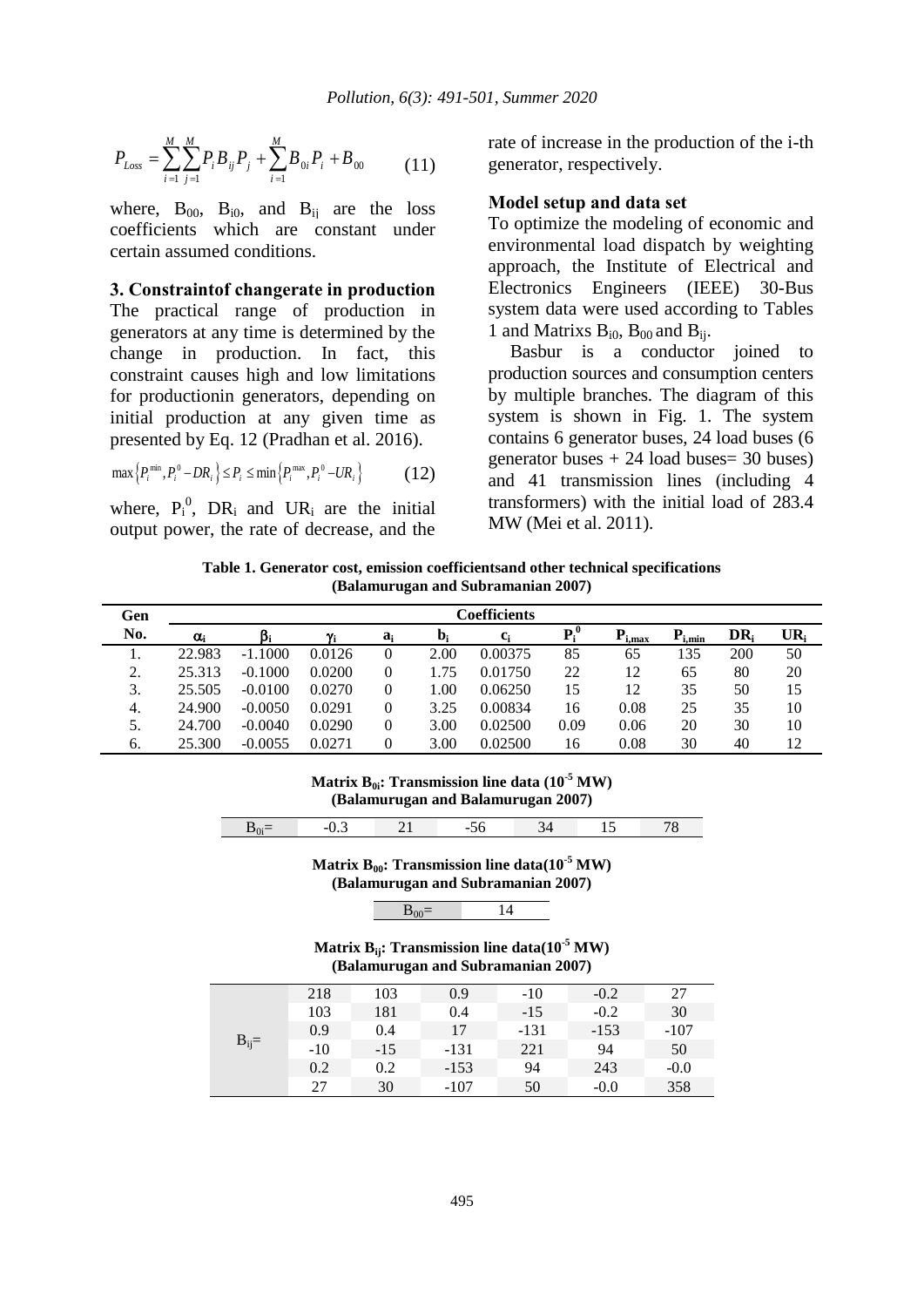

**Fig. 1. Diagram of the IEEE 30-bus system (Mei et al. 2011)**

# **Optimization method based on Lagrange coefficients**

This approach is one of most important methods to solve the classical planning problem. Since the objective function is non linear and smooth, the use of Lagrange coefficients is sufficient for optimization (Xia and Elaiw 2010). However, if the objective function is non linear and non smooth, meta-heuristic algorithms must be used for optimization (Rao and Yesuratnam 2013). Lagrange coefficient is used in many economic optimization problems, because valuable information yields the sensitivity of the optimal values when the constants of constraints change. These sensitivities have important economic commentary on optimization problems. In Eq. 13, optimizations are provided with Lagrange coefficients method using unequal constraints for a system with two generators, in which  $C_i(P_i)$ is the fuel cost and pollutant of the i-th generator for a penalty coefficient.

$$
f(p_1, p_2) = C_1(p_1) + C_2(p_2)
$$
  
\n1)  $\omega(p_1, p_2) = p_D - p_1 - p_2 = 0$   
\n2)  $p_1^{\min} \le p_1 \le p_1^{\max} \Rightarrow \begin{cases} g_1(p_1) = p_1 - p_1^{\max} \le 0 \\ g_2(p_1) = p_1^{\min} - p_1 \le 0 \end{cases}$   
\n3)  $p_2^{\min} \le p_2 \le p_2^{\max} \Rightarrow \begin{cases} g_3(p_2) = p_2 - p_2^{\max} \le 0 \\ g_4(p_2) = p_2^{\min} - p_2 \le 0 \end{cases}$  (13)

$$
L = f(p_1, p_2) + \lambda \omega(p_1, p_2) + \mu_1 g_1(p_1) \rightarrow (14) + \mu_2 g_2(p_1) + \mu_3 g_3(p_2) + \mu_4 g_4(p_2)
$$

Kuhn-Tucker condition is a necessary condition for the optimization problem in the above-mentioned lemmatization. To find solutions for optimization problem, it is needed to test different responses in order to provide answers to all conditions (Alsumait et al. 2010).

### **RESULTS AND DISCUSSION**

The final point of system operation in the weighting approach depends on the adoption of weight coefficients by the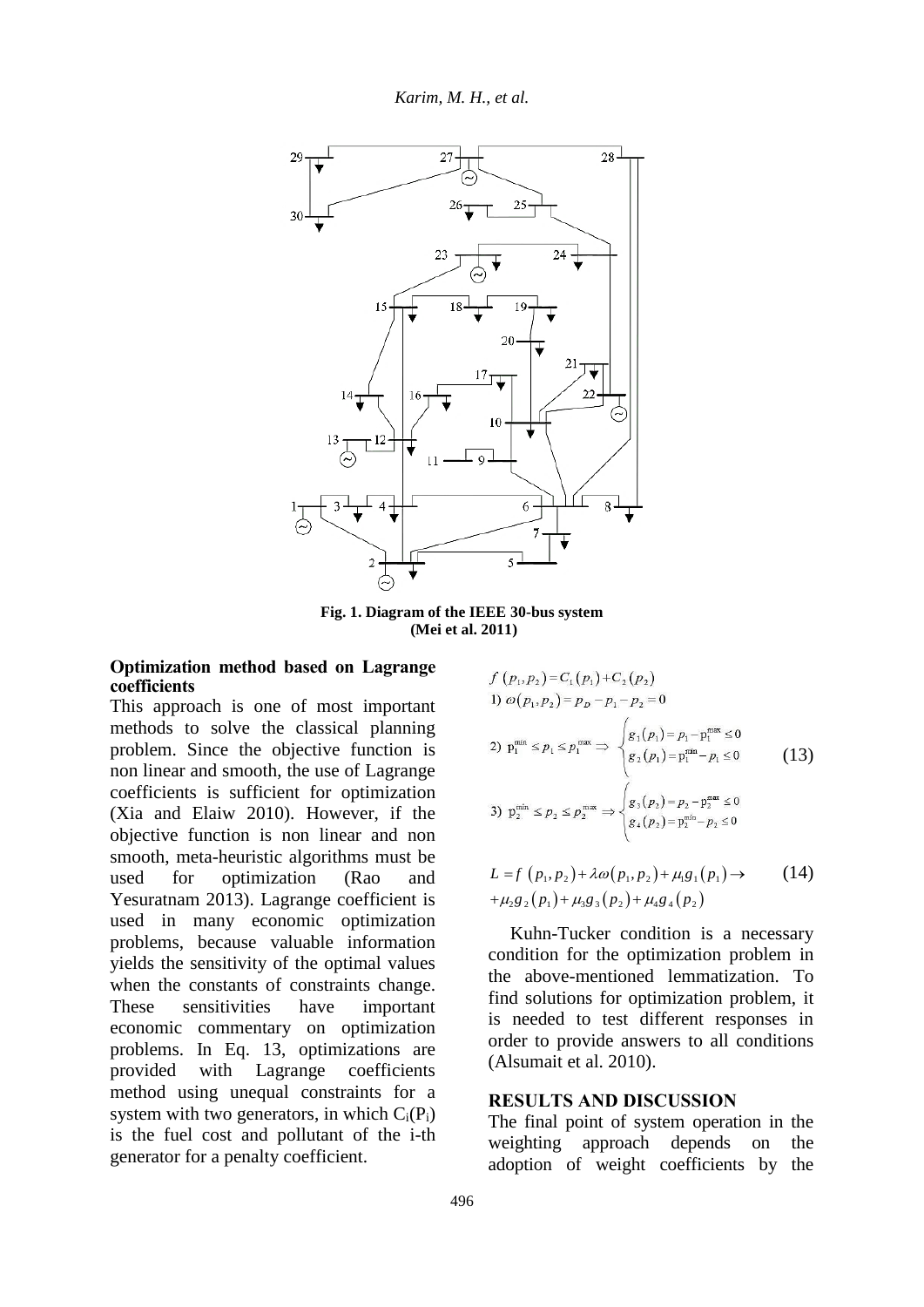system operator. Therefore, for different importance coefficients, the purpose is reducing fuel cost (W), optimal arrangement of power plants and reaching optimal values of targets according to Tables 2 and 3.

If value of W changes continuously in the interval of 0-1, an appropriate analysis will be obtained by plotting the optimal values of the goals vs. each value of W. According to Fig. 2, the total cost of fuel system is decreased and the total system pollutants are increased with the increase of the value of importance coefficients in reducing fuel costs (W). Furthermore,the fuel cost of the total system and the pollutant amount in the total system are decreased when the value of the importance coefficients in reducing fuel costs (W) is decreased or the importance coefficients of the reducing pollutant value (1-W) is increased (Wu et al. 2010; Pandi et al. 2014).

| W   | ${\bf P}_1$ | P <sub>2</sub> | $P_3$ | $P_4$ | $P_5$ | $P_6$ |
|-----|-------------|----------------|-------|-------|-------|-------|
| 0.0 | 131.14      | 57.62          | 41.02 | 20.08 | 20.06 | 30.08 |
| 0.1 | 134.75      | 57.78          | 37.25 | 20.08 | 20.06 | 30.08 |
| 0.2 | 138.21      | 57.53          | 34.04 | 20.08 | 20.06 | 30.08 |
| 0.3 | 141.60      | 56.92          | 31.25 | 20.08 | 20.06 | 30.08 |
| 0.4 | 145.08      | 56.02          | 28.82 | 20.08 | 20.06 | 29.93 |
| 0.5 | 150.30      | 55.53          | 26.96 | 20.08 | 20.06 | 27.07 |
| 0.6 | 155.98      | 54.71          | 25.24 | 20.08 | 20.06 | 23.93 |
| 0.7 | 162.25      | 53.52          | 23.64 | 20.08 | 20.03 | 20.48 |
| 0.8 | 169.27      | 51.91          | 22.12 | 20.08 | 19.91 | 16.72 |
| 0.9 | 176.56      | 49.63          | 20.59 | 19.31 | 19.91 | 14.00 |
| 1.0 | 188.54      | 47.55          | 20.00 | 10.00 | 19.91 | 14.00 |

**Table 2. Optimal arrangement of power plants**

**Table 3. Optimal values of goals**

| W   | $\Gamma$ Cost | $\mathbf{F}$ Quantity |
|-----|---------------|-----------------------|
| 0.0 | 883.60        | 374.38                |
| 0.1 | 872.83        | 374.92                |
| 0.2 | 864.84        | 376.32                |
| 0.3 | 858.75        | 378.34                |
| 0.4 | 853.87        | 380.97                |
| 0.5 | 847.23        | 386.42                |
| 0.6 | 841.34        | 393.63                |
| 0.7 | 836.25        | 403.15                |
| 0.8 | 832.06        | 415.73                |
| 0.9 | 829.47        | 430.22                |
| 1.0 | 828.04        | 459.79                |



**Fig. 2. Optimal values for the goalsvs. different W values**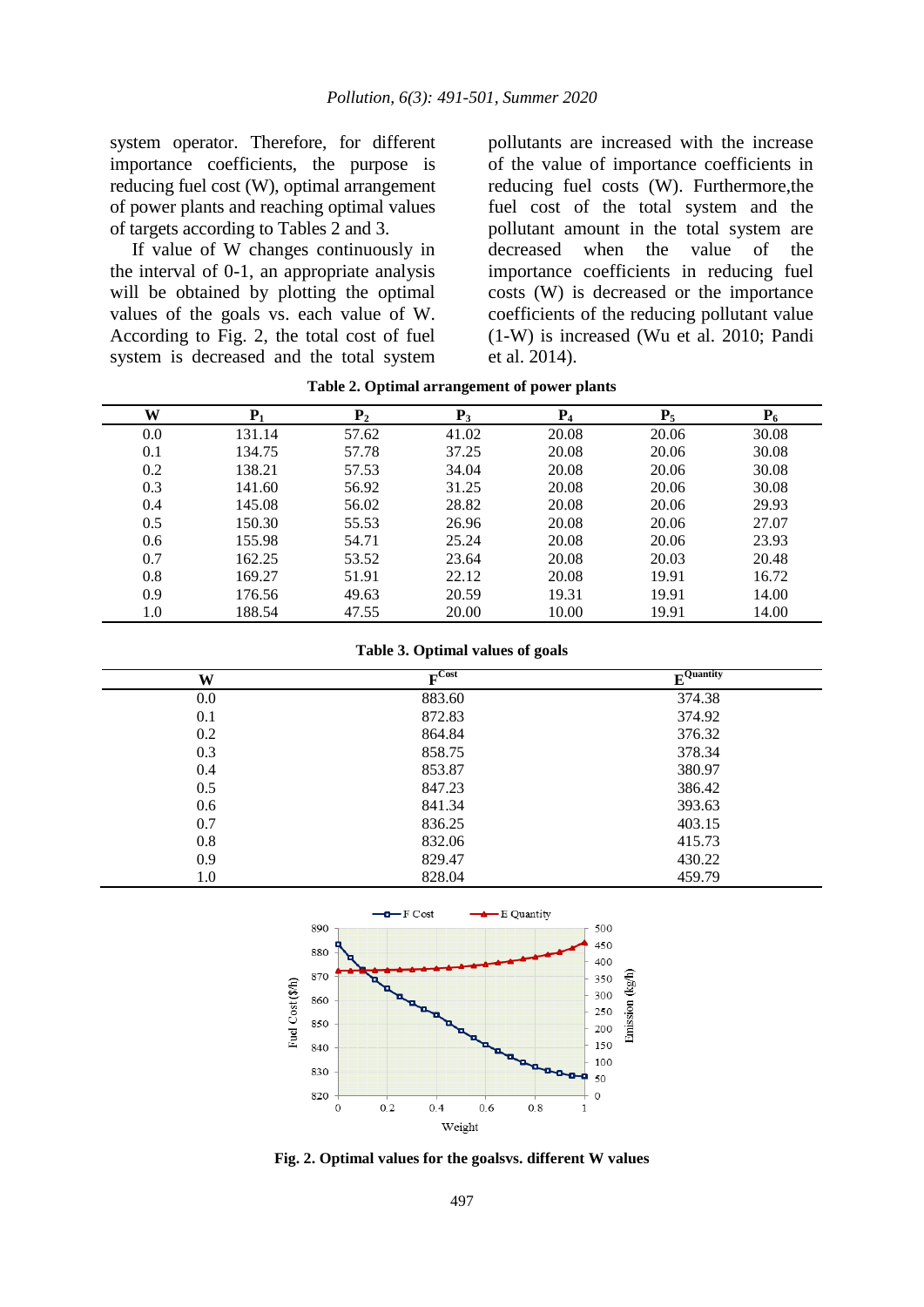*Karim, M. H., et al.*



**Fig. 3. The trade off curvefor fuel cost and amount of pollutant**

Consifdering the fuel cost and the corresponding pollutant level in each weight coefficient, trade off curves among the objectives of the problem can be extract (Fig. 3).

The trade off curve enables the operator to choose the final point of system operation as an answer to the economic and environmental load dispatch, given that the importance of each objective and the way that cost and pollutant impact each otherare known (Turgut and Demir 2017).

### **CONCLUSION**

In a power system to supply the on-demand electrical load, there is only one unique arrangement of generators that minimizes both fuel costs and the amount of total system emissions. This unique arrangement of generators is optimum production values, which is just one case of the infinite state the system operator, can take as a decision maker. In fact, in other cases, the fuel cost and the amount of contamination of the whole system are far from the minimum, so there is only one way to generate n power plants in a power system that can be  $P = (p1 *, p2 *, ..., pn * )$ showed that the final costs of generating electricity with least marginal cost and consequently the social costs of consuming hydrocarbons are at their best.

In this paper, the load dispatch among the generators in the IEEE 30-Bus system was designed to reduce the cost of shortterm production and the amount of pollutant under the operating constraints in the system. The problem of the economic and environmental load dispatch regarding assuming the relative advantage of the objectives from the operator's viewpoint was modeled by multi-objective decision making based on weight allocation. The knowledge of the system operator based on the relative importance of the objectives determined the final point of system operation, so that if the importance coefficient of reducing fuel cost was 1  $(W=1)$ , the economic and environmental load dispatch became the problem of economic load dispatch. Conversely, if the importance coefficient of reducing fuel cost was zero  $(W=0)$ , the economic and environmental load dispatch would become the problem of environmental load dispatch. In this regard, the trade off curve of fuel cost and pollutant amount contained useful information for the system operator. The tangent gradient at each point of this curve showed the emission reduction rate (ERR). Emission reduction rate interprets marginal rate of substitution (MRS) in economics, which means that in each point of in difference curvea unit of emission reduction leads to the amount fuel cost for the whole system (Chen and Wang 2009). The final point of system operation can be determined based on the market mechanism in the future studies.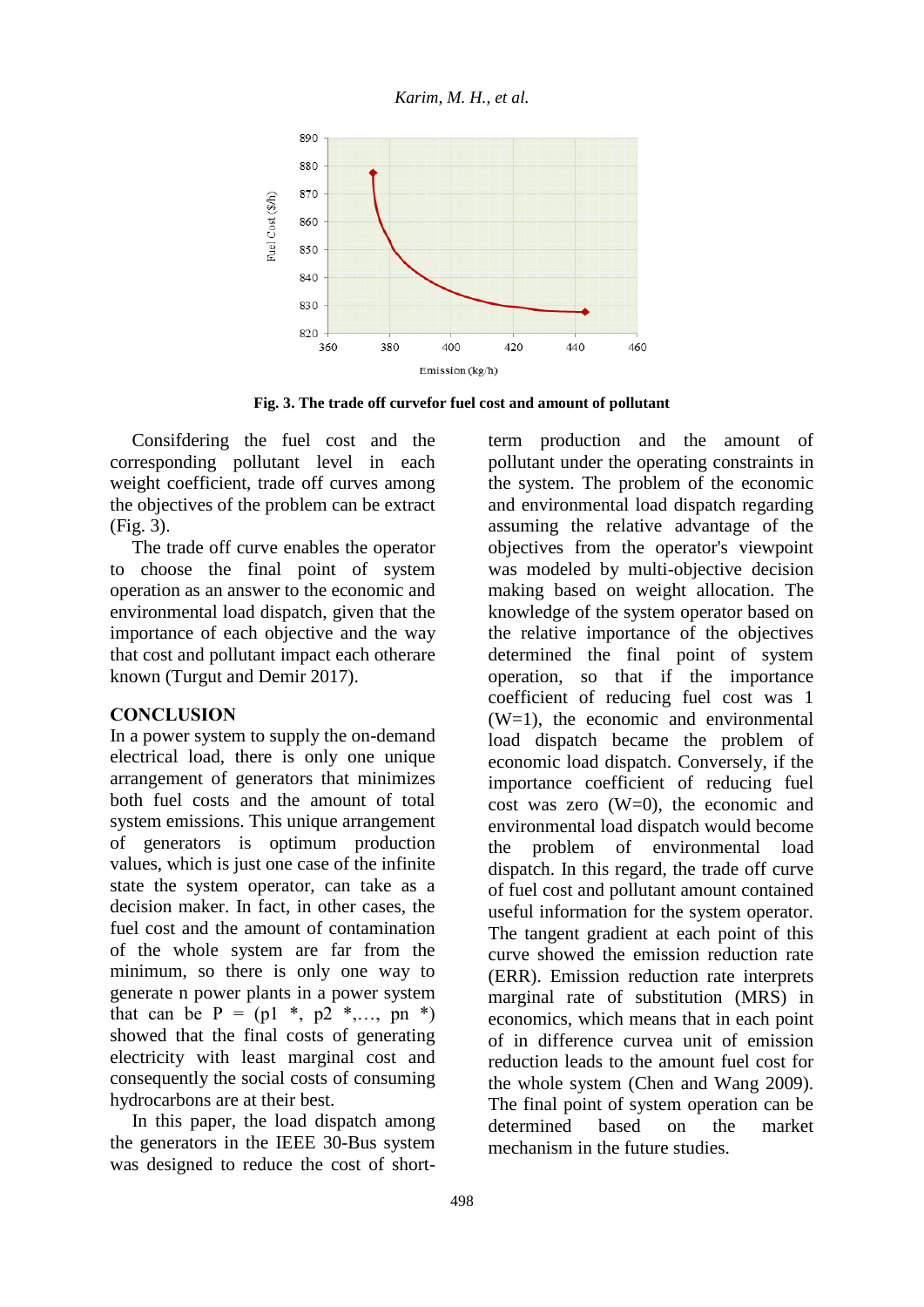### **ACKNOWLEDGEMENTS**

The authors wish to express their thanks to Dean of Economic Faculty of Kharazmi University, Tehran – Iran, for his valuable comments and advise.

### **GRANT SUPPORT DETAILS**

The present research did not receive any financial support.

### **CONFLICT OF INTEREST**

The authors declare that there is not any conflict of interests regarding the publication of this manuscript. In addition, the ethical issues, including plagiarism, informed consent, misconduct, data fabrication and/ or falsification, double publication and/or submission, and redundancy has been completely observed by the authors.

## **LIFE SCIENCE REPORTING**

No life science threat was practiced in this research.

#### **ABBREVIATIONS**

| $B_{ij}$ , $B_{\alpha i}$ , | Matrix of coefficients in the         |
|-----------------------------|---------------------------------------|
| $B_{00}$                    | network loss                          |
| CO <sub>2</sub>             | Carbon dioxide                        |
|                             | Decrease rate in the production of    |
| $DR_i$                      | the <i>i</i> -th generator            |
| ED                          | Economic load dispatch                |
| EED                         | Economic environmental load           |
|                             | dispatch                              |
| ERR                         | Emission reduction rate               |
| $E_i^{\textit{Quantity}}$   | Pollutant amount of the i-th          |
|                             | generator                             |
| $F_i^{cost}$                | Fuel cost of the i-th generator       |
|                             | Pollutant penalty coefficient for the |
| $h_i$                       | <i>i</i> -th generator                |
| <b>IEEE</b>                 | Institute of Electrical and           |
| <b>Bus 30</b>               | Electronics Engineers Bus 30          |
| kg/h                        | Kilogram per hour                     |
| $\boldsymbol{M}$            | Number of generator in the circuit    |
|                             | of the system                         |
| <b>MATLAB</b>               | Matrix Laboratory                     |
| <b>MRS</b>                  | Marginal Rate of Substitution         |
| $NO_{x}$                    | Nitrogen oxide                        |
| $P_i$                       | Production of the i-th generator      |
| $P_i^{\,0}$                 | Initial output power                  |
| $P_i^{Max}$                 | Maximum output power of the i-th      |
|                             | generator                             |

| $\boldsymbol{P}_i^{Min}$                                       | Minimum output power of the i-th.<br>generator |
|----------------------------------------------------------------|------------------------------------------------|
| $P_{Loss}$                                                     | Power loss in the transmission<br>network      |
| SO <sub>2</sub>                                                | Sulfur dioxide                                 |
| $UR_i$                                                         | Increase rate in the production of             |
|                                                                | the <i>i</i> -th generator                     |
| W                                                              | Importance coefficient for reducing            |
|                                                                | fuel cost                                      |
| $\frac{g}{kg}$                                                 | Dollar per kilogram                            |
| $\frac{\delta}{h}$                                             | Dollar per hour                                |
| \$/MWh                                                         | Dollar per megawatt hour                       |
| $\alpha_i^{\vphantom{\dagger}}, \beta_i^{\vphantom{\dagger}},$ | Fuel cost function coefficients of             |
| $\gamma_i$                                                     | the <i>i</i> -th generator                     |
|                                                                | Emission function coefficients of              |
| $a_i$ , $b_i$ , $c_i$                                          | the <i>i</i> -th generator                     |

#### **REFERENCES**

Alsumait, J. S., Sykulski, J. K. and Al-Othman, A. K. (2010). A hybrid GA–PS–SQP method to solve power system valve-point economic dispatch problems. Appl. Energy, 87: 1773-1781.

Balamurugan, R. and Subramanian, S. (2007). A simplified recursive approach to combined economic emission dispatch. Electr. Power. Compo. Syst., 36: 17-27.

Bhattacharjee, K., Bhattacharya, A. and Dey, S. H. (2014).. Solution of economic emission load dispatch problems of power systems by real coded chemical reaction algorithm. Int. J. Electr. Power Energy Syst., 59: 176-187.

Bhattacharya, A. and Chattopadhyay, P. K. (2011). Solving economic emission load dispatch problems using hybrid differential evolution. Appl. Soft Comput., 11: 2526-2537.

Brodsky, S. F. and Hahn, R. W. (1986). Assessing the influence of power pools on emission constrained economic dispatch. IEEE T.Pow. Syst., 1: 57-62.

Chen, F., Huang, G. H., Fan, Y. R. and Liao, R. F. (2016). A nonlinear fractional programming approach for environmental–economic power dispatch. Int. J. Electr. Power Energy Syst., 78: 463-469.

Chen, Y. M. and Wang, W. S. (2009). Economic dispatch with environmental considerations using marginal rate of substitution decision approach. Power Quality, 16: 109-118.

Ciornei, I. and Kyriakides, E. (2013). Recent methodologies and approaches for the economic dispatch of generation in power systems. International Transactions on Electrical Energy Systems, 23: 1002-1027.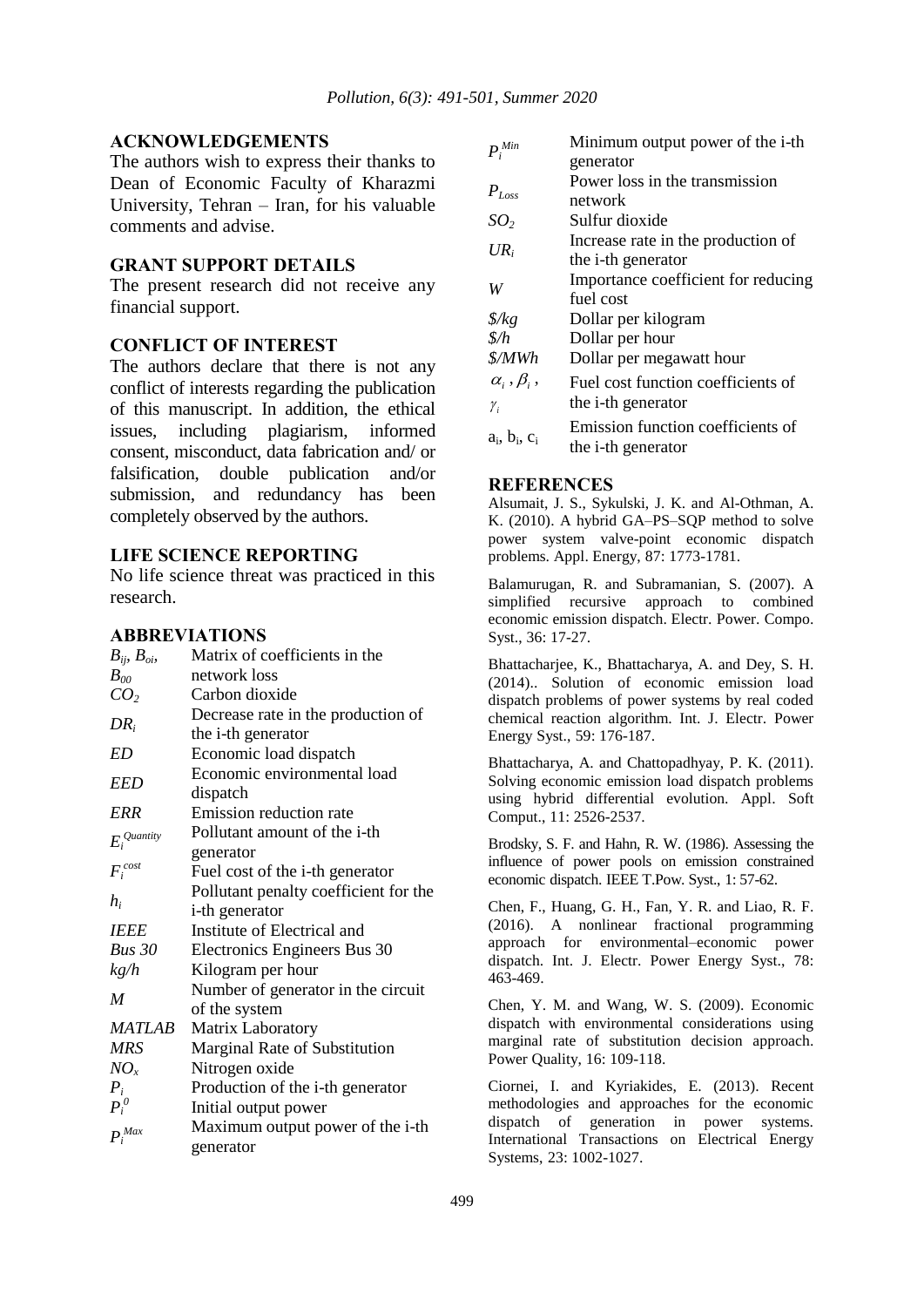De, M., Das, G., Mandal. S. and Mandal, K. K. (2018). Investigating economic emission dispatch problem using improved particle swarm optimization technique. Industry interactive innovations in science, engineering and technology 37-45.

Delson, J. K. (1974). Controlled emission dispatch. IEEE Trans. Power App. Syst., 5: 1359-1366.

Dixit, G. P., Dubey, H. M., Pandit, M. and Panigrahi, B. K. (2011). Economic load dispatch using artificial bee colony optimization. Int. J. Adv. Electr. Eng., 1: 119-124.

Dogra, R., Gupta, N. and Saroa, H. (2014). Economic load dispatch problem and Matlab programming of different methods. In International conference of advance research and innovation (ICARI-2014).

http://dl.matlabproject.ir/form/files/265405.pdf

E-Silva, M. D. A. C., Klein, C. E. , Mariani, V. C. and Santos Coelho, L. (2013). Multi-objective scatter search approach with new combination scheme applied to solve environmental/economic dispatch problem. Energy, 53: 14-21.

Gonzalez-Longatt, F.M. and Rueda, J. L. (2014). PowerFactory applications for power system analysis. Power System, Springer. https://www.springer.com/gp/book/9783319129570

Gent, M. and Lamont, J. (1971). Minimumemission dispatch. IEEE Trans. Power App Syst. 6: 2650-2660.

Granelli, G. P., Montagna, M., Pasini, G. L. and Marannino, P. (1992). Emission constrained dynamic dispatch. Electr. Pow. Syst. Res., 24: 55-64.

Hamedi, H. (2013). Solving the combined economic load and emission dispatch problems using new heuristic algorithm. In. J. Electr. Power Energy Syst., 46: 10-16.

He, X., Rao, Y. and Huang, J. (2016). A novel algorithm for economic load dispatch of power systems. Neurocomputing 171: 1454-1461.

Hooshmand, P. R. A., Parastegari, M. and Morshed, M. J. (2012). Emission, reserve and economic load dispatch problem with non-smooth and non-convex cost functions using the hybrid bacterial foraging-Nelder–Mead algorithm. Appl. Energy 89: 443-453.

Hosseinnezhad, V., Babaei, E. (2013). Economic load dispatch using θ-PSO. Int. J. Electr. Power Energy Syst., 49: 160-169.

Kothari, D. P. (2012). Power system optimization. In Computational Intelligence and Signal Processing (CISP), 2nd National Conference on IEEE. 8-21.

https://ieeexplore.ieee.org/abstract/document/61896 69/

Lamont, J. W. and Obessis, E. V. (1995). Emission dispatch models and algorithms for the 1990s. IEEE T. Power. Syst., 10: 941-947.

Mandal, B., Roy, P. K. and Mandal, S. (2014). Economic load dispatch using krill herd algorithm. Int. J. Electr. Power Energy Syst., 57: 1-10.

Mei, S., Zhang, X. and Cao, M. (2011). Power grid complexity. Springer Science and Business Media. https://www.springer.com/gp/book/9783642162114

Motahari, A. A., Ahmadian, M., Abedi, Z. and Ghafar-Zadeh, H. (2014). Economic appraisal of wind power utilization in Iran, considering the effect of the policy of energy price liberalization. Iran Energy Econom., 3: 179-200.

Pandi, V. R., Panigrahi, B. K., Hong, W. C. and Sharma, R. (2014). A multi-objective bacterial foraging algorithm to solve the environmental economic dispatch problem. Energy Sources, Part B: Econom. Plan. Policy, 9: 236-247.

Pradhan, M., Roy, P. K. and Pal, T. (2016). Grey wolf optimization applied to economic load dispatch problems. Int. J. Electr. Power Energy Syst., 83: 325-334.

REPN (2018). Global status report. Renewable energy policy network for the 21st centuryreport. REN21 secretariat, Paris. http://www.ren21.net/status-of-renewables/globalstatus-report/

Rao, C. G. K. and Yesuratnam, G. (2013). Emission Constrained optimal power flow by Big-Bang and Big-Crunch optimization. J. Electr. Syst., 9: 256- 266.

Reddy, K. S. and Reddy, M. D. (2012). Economic load dispatch using firefly algorithm. Int. J. Eng. Res. Appl., 2: 2325-2330.

Sáenz, J. P., Celik, N., Xi, H., Son, Y. J. and Asfour, S. (2013). Two-stage economic and environmental load dispatching framework using particle filtering. Int. J. Electr. Power Energy Syst., 48: 93-110.

Sivasubramani, S. and Swarup, K. S. (2011). Environmental/economic dispatch using multiobjective harmony search algorithm. Electr. Power Systems Res., 81: 1778-1785.

Turgut, M. S. and Demir, G. K. (2017). Quadratic approximation–based hybrid Artificial Cooperative Search algorithm for economic emission load dispatch problems. Int. Trans. Electr. Energy Syst., 27: e2284.